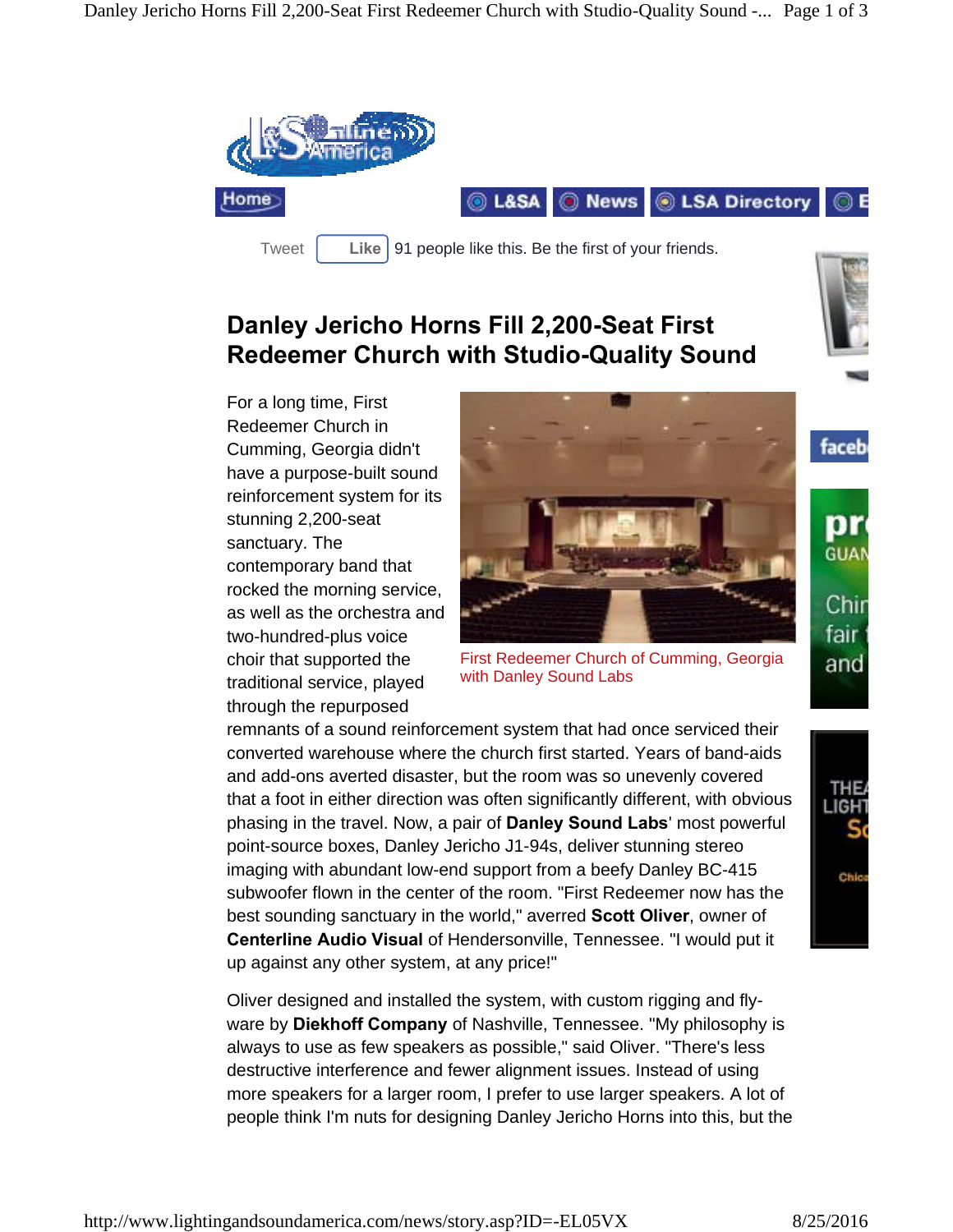results say otherwise. The Jericho offers stunning detail and clarity. It's very accurate -- like a giant studio monitor. With two of them, the stereo imaging is vivid, and it is easy to pick out each and every instrument on stage. Even sitting in the balcony, you can hear the snares rattling and different hi-hat velocities. And even though it's been said a billion times, it's still true: Danley's pattern control is unbelievable. The coverage at First Redeemer is remarkably even."

In addition to the two Danley J1-94 loudspeakers and the BC-415 subwoofer, a pair of Danley SH-69s provide down-fill for the first few rows and a pair of Danley SH-46s provide side-fill. An existing **Digidesign** Venue console is still in use and feeds a pair of Danley<br>DSLB 48 presessors Three now Danloy EDA 12k and four now EDA **SETTIN** DSLP-48 processors. Three new Danley EDA 12k and four new EDA 4.8k amplifiers power the system "We did a shoot-out with a number of high-end commercial amplifier manufacturers, and the Danleys had the most consistent measured RMS power level," said Oliver. "Moreover, I like that they are just straightforward amplifiers -- no crazy bells and whistles. The whole system embodies the same sort of simplicity -- just a couple of processors, 52,000W, a handful of (large) loudspeakers, and one massive subwoofer!"

First Redeemer had originally considered purchasing a line array system from another high-end loudspeaker manufacturer. "We did an entire design and brought in a system to test," explained **Jeff Baggett**, First Redeemer's audio engineer and a Nashville mastering engineer. "It sounded great, and I was skeptical that Danley would be able to touch it. Scott [Oliver] brought over a pair of the Danley Jericho Horns and powered them up. Immediately it was game over. The Danleys ate the other system for lunch. They were tremendously even and had no finger lobes at all. We even matched the EQ curve of the other system to try and make it a fair fight, but the Danleys still killed it. Now that the system is properly installed and voiced for the room, it's even better. I love it. It's the kind of sound that makes you want to just bring in some music and listen. The reproduction is so accurate that I could easily master an album on the system. It's that good. And the subs are just incredible."

"The very first song we pulled up had no EQ or processing, but already the new Danley system sounded 3,000-times better than the old system that they had been trying to perfect for 16 years," said Oliver. "By the time we were on song three, it sounded like a record. The mix was expansive and rich. When we went to the traditional service, Baggett was mixing 60 channels of audio, and anyone in the congregation could easily distinguish each one of those instruments. The church was also impressed by the price tag for this world-class sound system. It was about one quarter the price of the original line array that they had considered!"